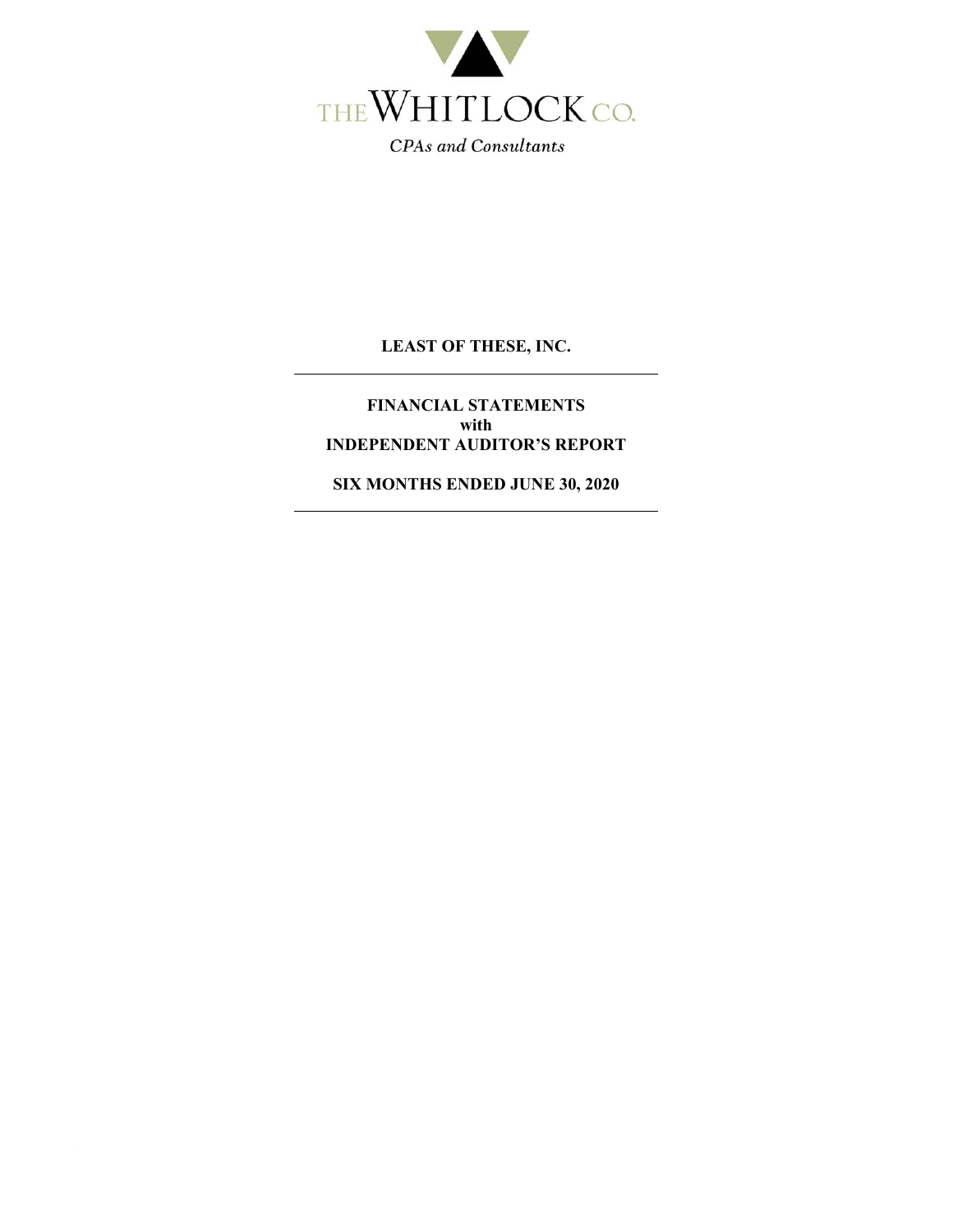

## INDEPENDENT AUDITOR'S REPORT

Board of Directors Least of These, Inc. Springfield, Missouri

### **Report on the Financial Statements**

We have audited the accompanying statement of financial position of **Least of These, Inc.** (a not-for-profit organization), as of June 30, 2020, and were engaged to audit the related statement of activities and changes in net assets, functional expenses, and cash flows for the six months then ended and the related notes to the financial statements.

### **Management's Responsibility for the Financial Statements**

Management is responsible for the preparation and fair presentation of these financial statements in accordance with accounting principles generally accepted in the United States of America; this includes the design, implementation, and maintenance of internal control relevant to the preparation and fair presentation of financial statements that are free from material misstatement, whether due to fraud or error.

#### **Auditor's Responsibility**

Our responsibility is to express an opinion on these financial statements based on our audit. We conducted our audit in accordance with auditing standards generally accepted in the United States of America. Because of the matters described in the Basis for Disclaimer of Opinion paragraph, however, we were not able to obtain sufficient appropriate audit evidence to provide a basis for an audit opinion on the statement of activities and the cash flow statement.

We conducted our audit of the statement of financial position in accordance with auditing standards generally accepted in the United States of America. Those standards require that we plan and perform the audit to obtain reasonable assurance about whether the statement of financial position is free of material misstatement.

An audit involves performing procedures to obtain audit evidence about the amounts and disclosures in the financial statements. The procedures selected depend on the auditor's judgment, including the assessment of the risks of material misstatement of the financial statements, whether due to fraud or error. In making those risk assessments, the auditor considers internal control relevant to the Organization's preparation and fair presentation of the financial statements in order to design audit procedures that are appropriate in the circumstances, but not for the purpose of expressing an opinion on the effectiveness of the entity's internal control. Accordingly, we express no such opinion. An audit also includes evaluating the appropriateness of accounting policies used and the reasonableness of significant accounting estimates made by management, as well as evaluating the overall presentation of the financial statements.

We believe that the audit evidence we have obtained is sufficient and appropriate to provide a basis for our audit opinion.

#### whitlockco.com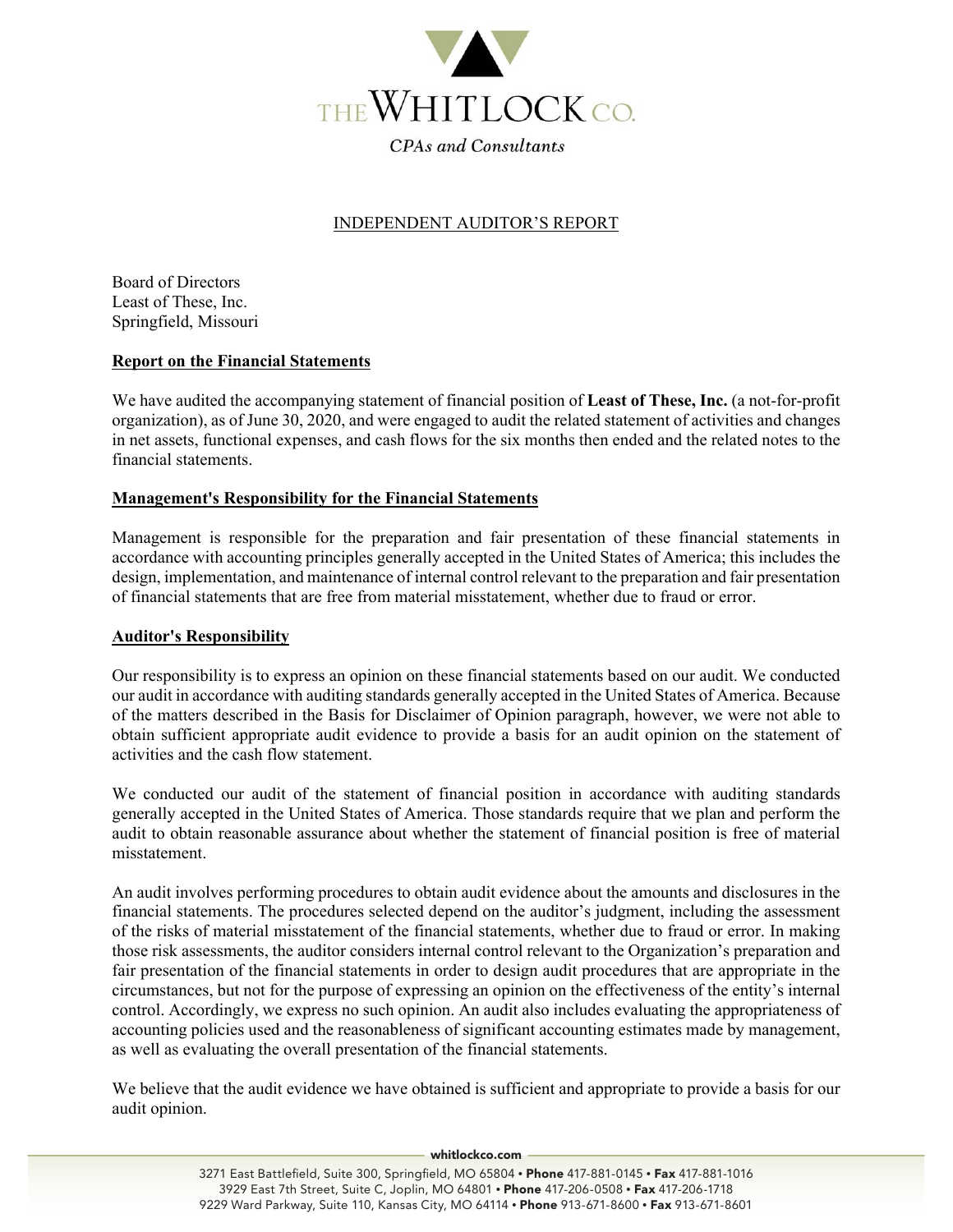## **Basis for Disclaimer of Opinion on the Results of Operations and Cash Flows**

We were not engaged as auditors of the entity until after December 31, 2019, and thus did not observe the counting of the physical inventories at the beginning of the period. We were unable to satisfy ourselves by performing other auditing procedures concerning these balances as of December 31, 2019. Since opening inventories enter into the determination of the net income and cash flows, we were unable to determine whether any adjustments might have been necessary in respect of the profit for the period reported in the statement of activities and the cash flows from operating activities reported in the cash flow statement.

## **Disclaimer of Opinion on the Results of Operations and Cash Flows**

Because of the significance of the matter described in the Basis for Disclaimer of Opinion paragraph, we have not been able to obtain sufficient appropriate audit evidence to provide a basis for an audit opinion on the statements of activities, functional expenses and cash flows. Accordingly, we do not express an opinion on the changes in net assets and cash flows for the six-month period ended June 30, 2020.

### **Opinion on the Financial Position**

In our opinion, the statement of financial position presents fairly, in all material respects, the financial position of **Least of These, Inc.** as of June 30, 2020, in accordance with accounting principles generally accepted in the United States of America.

THE WHITOCK CO, UP

Springfield, Missouri January 22, 2021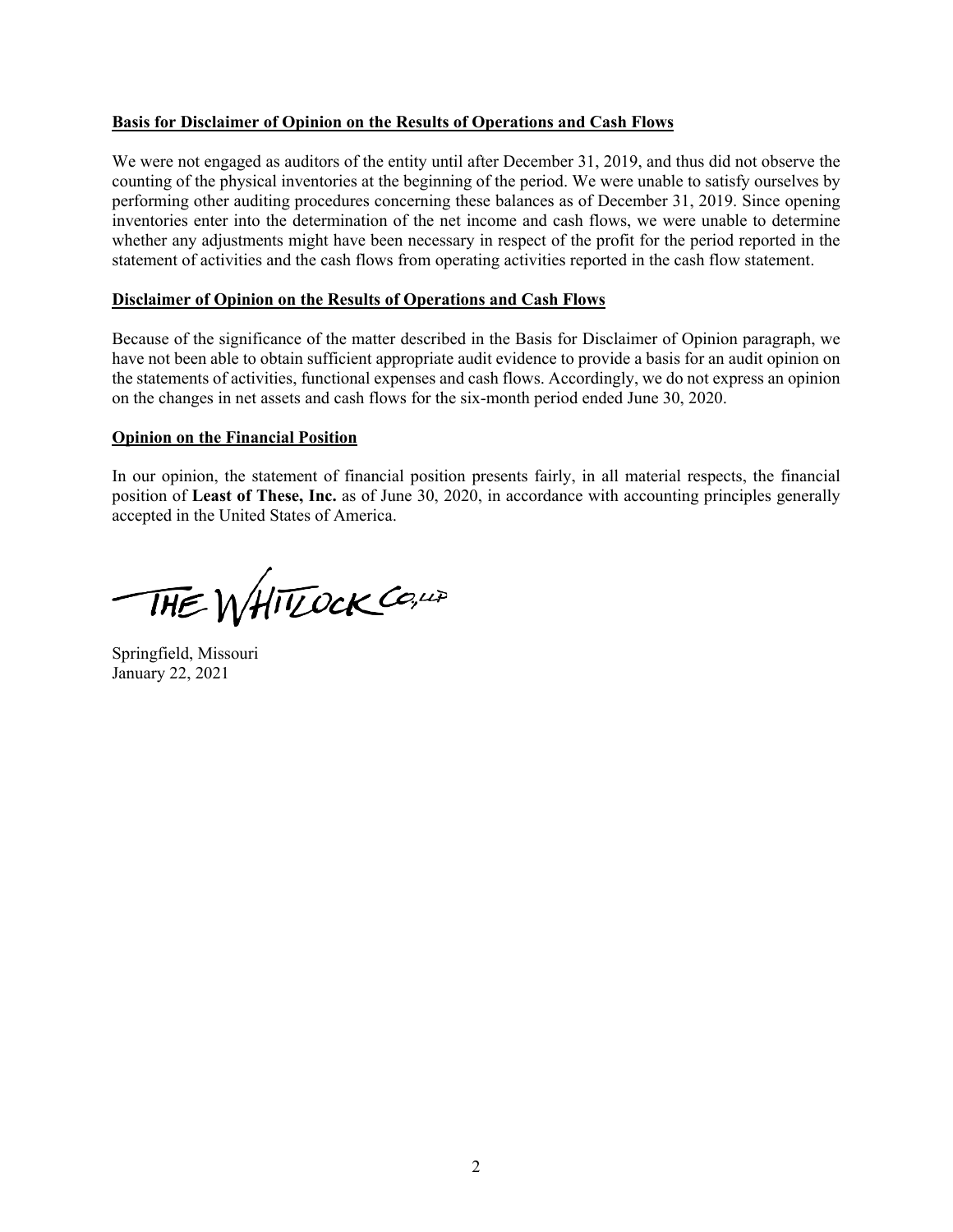## **STATEMENT OF FINANCIAL POSITION**

## **JUNE 30, 2020**

## **ASSETS**

| Assets                                                  |              |           |
|---------------------------------------------------------|--------------|-----------|
| Cash and cash equivalents                               | \$           | 145,353   |
| Investments                                             |              | 449,774   |
| Pledges receivable, net of allowance                    |              | 107,551   |
| Inventory                                               |              | 286,735   |
| Property and equipment, net of accumulated depreciation |              | 1,904,456 |
| <b>Total assets</b>                                     | \$           | 2,893,869 |
| <b>LIABILITIES AND NET ASSETS</b>                       |              |           |
| <b>Liabilities</b>                                      |              |           |
| Accounts payable                                        | $\mathbb{S}$ | 11,720    |
| Accrued wages payable                                   |              | 7,591     |
| Payroll taxes payable                                   |              | 1,218     |
| <b>SBA Paycheck Protection Program</b>                  |              | 32,400    |
| Note payable                                            |              | 637,890   |
| <b>Total liabilities</b>                                |              | 690,819   |
| Net assets                                              |              |           |
| Net assets - without donor restriction                  |              | 2,178,243 |
| Net assets - with donor restriction                     |              | 24,807    |
| <b>Total net assets</b>                                 |              | 2,203,050 |
| Total liabilities and net assets                        | \$           | 2,893,869 |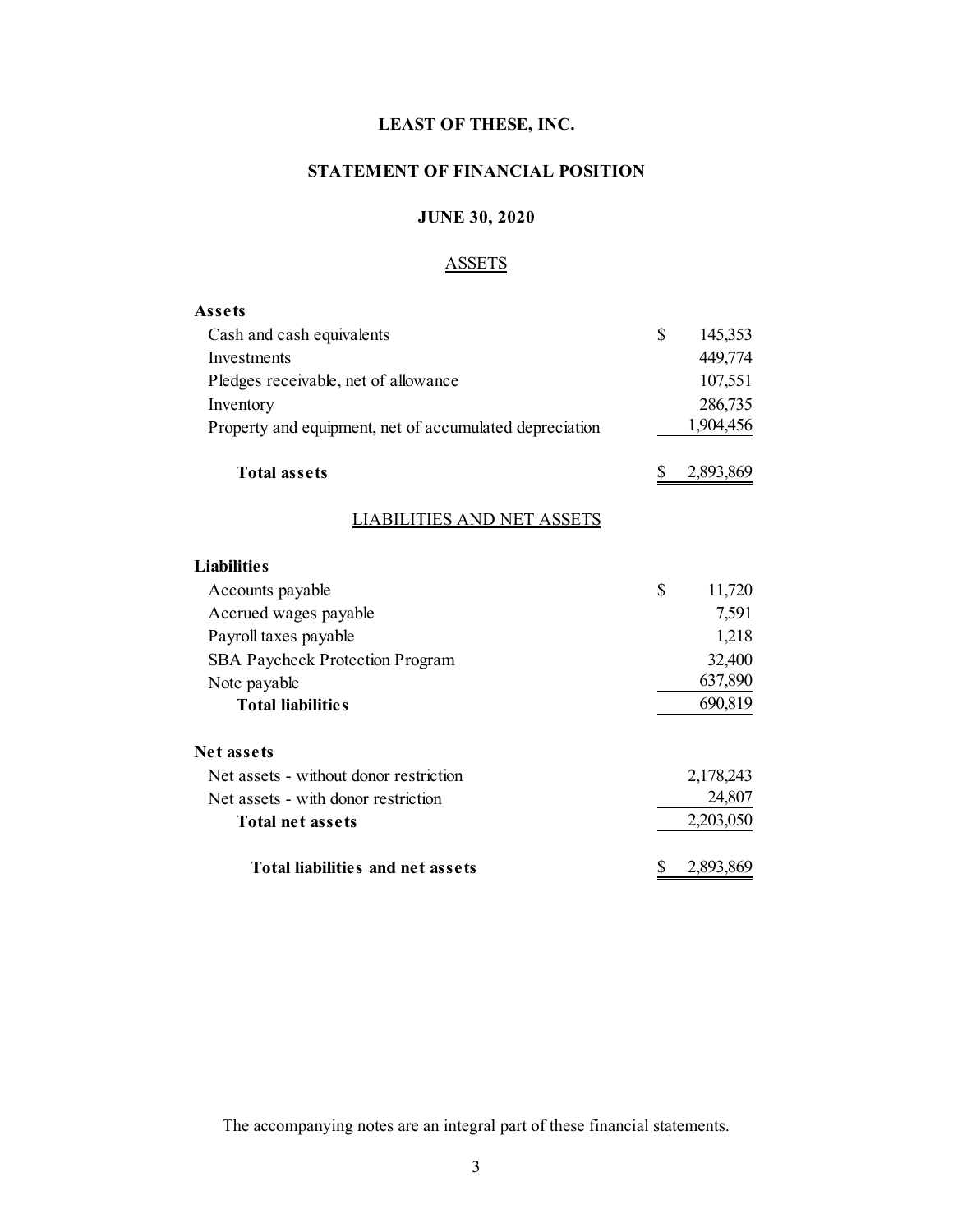## **STATEMENT OF ACTIVITIES AND CHANGES IN NET ASSETS**

## **FOR THE SIX MONTHS ENDED JUNE 30, 2020**

|                                       | <b>Without Donor</b><br>Restriction | With Donor<br>Restriction | Total        |
|---------------------------------------|-------------------------------------|---------------------------|--------------|
| Gains and support                     |                                     |                           |              |
| Direct public grants                  |                                     | 104,865                   | S<br>104,865 |
| Gifts in-kind food donations          | 1,212,025                           |                           | 1,212,025    |
| Gifts in-kind other                   | 5,431                               |                           | 5,431        |
| Contributions                         | 378,899                             |                           | 378,899      |
| <b>Investment</b> losses              | (1,663)                             |                           | (1,663)      |
| Miscellaneous                         | 30,951                              |                           | 30,951       |
| Total revenues                        | 1,625,643                           | 104,865                   | 1,730,508    |
| Net assets released from restrictions | 80,058                              | (80,058)                  |              |
| Total net revenue, gains and support  | 1,705,701                           | 24,807                    | 1,730,508    |
| <b>Expenses</b>                       |                                     |                           |              |
| Program services                      | 1,180,707                           |                           | 1,180,707    |
| Support services                      | 68,134                              |                           | 68,134       |
| Total expenses                        | 1,248,841                           |                           | 1,248,841    |
| Increase in net assets                | 456,860                             | 24,807                    | 481,667      |
| Net assets at beginning of period     | 1,721,383                           |                           | 1,721,383    |
| Net assets at end of period           | 2,178,243                           | 24,807<br>S               | 2,203,050    |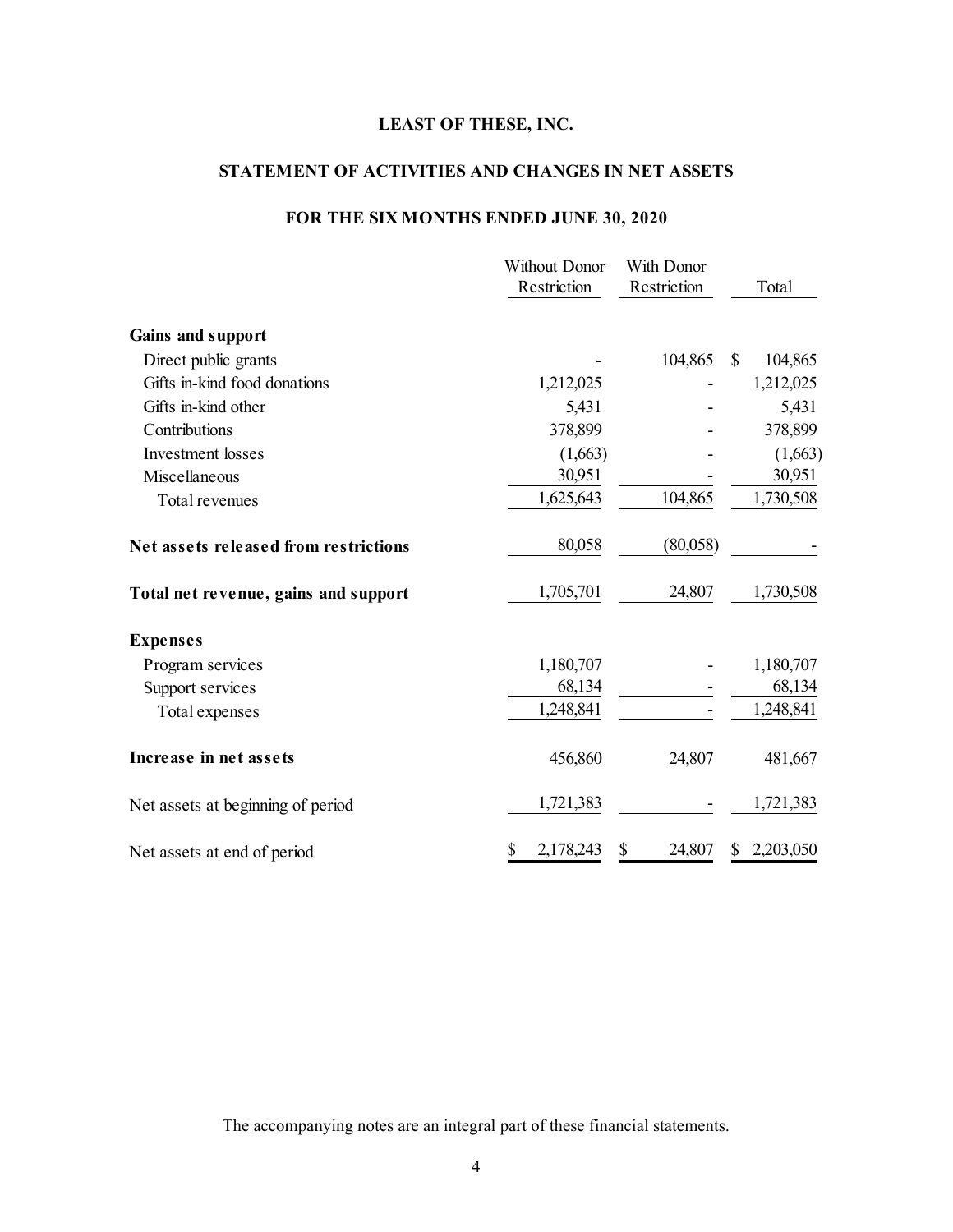## **STATEMENT OF FUNCTIONAL EXPENSES**

## **FOR THE SIX MONTHS ENDED JUNE 30, 2020**

|                            |              | Program<br>Services |    | Support<br>Services |               | Total     |
|----------------------------|--------------|---------------------|----|---------------------|---------------|-----------|
| Payroll                    |              |                     |    |                     |               |           |
| <b>Salaries</b>            | $\mathbb{S}$ | 66,638              | \$ | 28,559              | $\mathcal{S}$ | 95,197    |
| <b>Employee benefits</b>   |              | 9,764               |    | 4,184               |               | 13,948    |
| Payroll taxes              |              | 5,049               |    | 2,164               |               | 7,213     |
| Total payroll and benefits |              | 81,451              |    | 34,907              |               | 116,358   |
| Other expenses             |              |                     |    |                     |               |           |
| Direct client support      |              | 977,155             |    |                     |               | 977,155   |
| Advertising                |              | 14,890              |    | 14,891              |               | 29,781    |
| Bad debt write-off         |              | 7,767               |    | 4,183               |               | 11,950    |
| Dues and subscriptions     |              | 577                 |    | 311                 |               | 888       |
| Facilities and equipment   |              | 25,429              |    |                     |               | 25,429    |
| Professional fees          |              | 9,634               |    | 5,188               |               | 14,822    |
| Postage                    |              | 967                 |    | 968                 |               | 1,935     |
| Travel                     |              | 538                 |    | 538                 |               | 1,076     |
| Truck expenses             |              | 823                 |    |                     |               | 823       |
| <b>Utilities</b>           |              | 21,017              |    | 2,335               |               | 23,352    |
| Volunteer appreciation     |              | 306                 |    |                     |               | 306       |
| Depreciation               |              | 39,330              |    | 4,370               |               | 43,700    |
| Miscellaneous              |              | 823                 |    | 443                 |               | 1,266     |
| Total other expenses       |              | 1,099,256           |    | 33,227              |               | 1,132,483 |
| Total expenses             | \$           | 1,180,707           | \$ | 68,134              | \$            | 1,248,841 |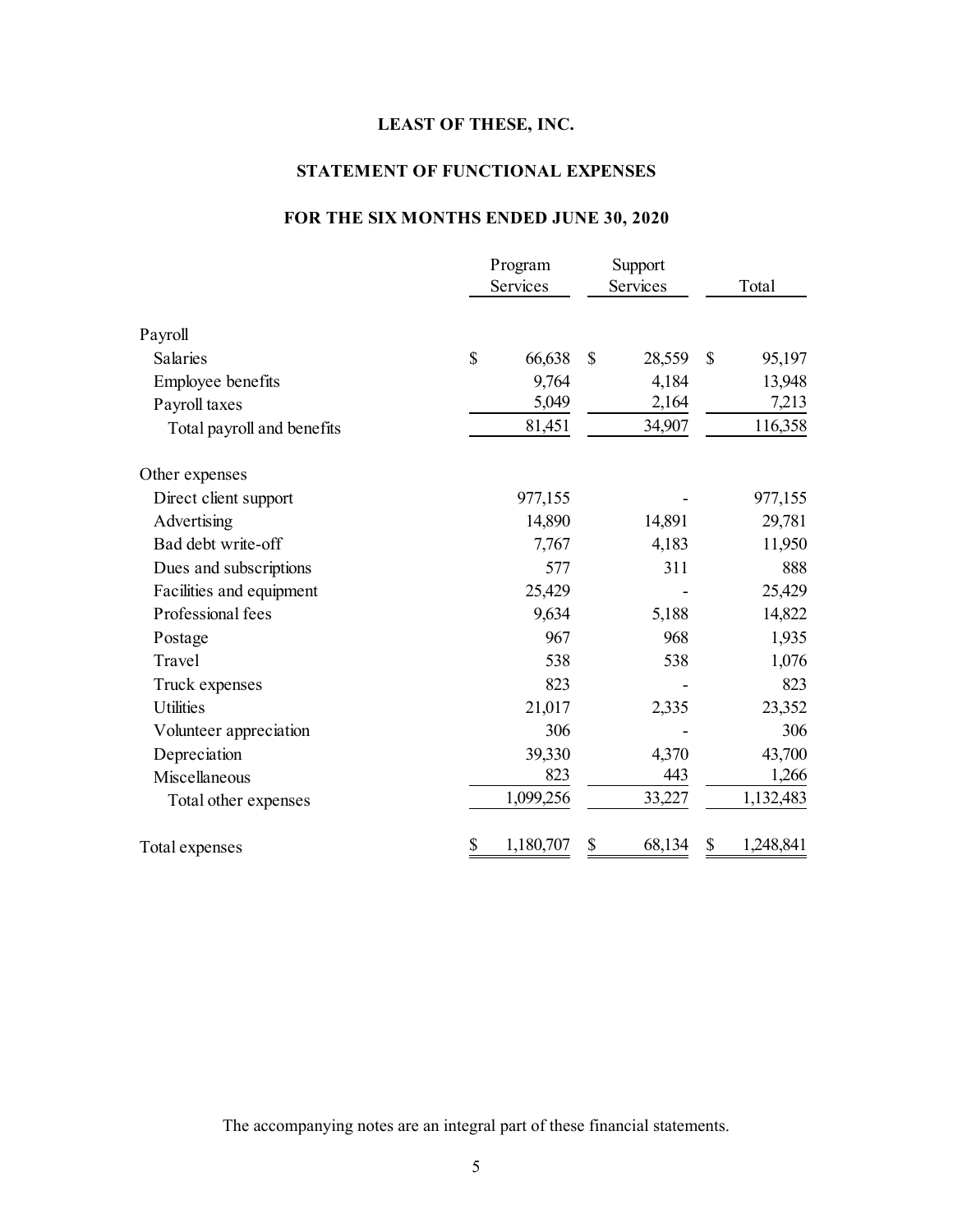## **STATEMENT OF CASH FLOWS**

# **SIX MONTHS ENDED JUNE 30, 2020**

| Cash flows from operating activities:            |               |
|--------------------------------------------------|---------------|
| Increase in net assets                           | \$<br>481,667 |
| Adjustments to reconcile net assets to net cash  |               |
| provided by operating activities:                |               |
| Depreciation                                     | 43,700        |
| Net unrealized gains on investments              | (1,770)       |
| (Increase) decrease in:                          |               |
| Accounts receivable                              | 25,315        |
| Inventories                                      | (286, 735)    |
| Increase in:                                     |               |
| Accounts payable                                 | 1,943         |
| Payroll taxes payable                            | 7,591         |
| Due to other organizations                       | 17            |
| Net cash provided by operating activities        | 271,728       |
| Cash flows from investing activities:            |               |
| Purchases of property and equipment              | (600)         |
| Purchases of investments                         | (285,000)     |
| Proceeds from sales of investments               | 3,536         |
| Net cash used in investing activities            | (282,064)     |
| Cash flows from financing activities:            |               |
| Principal payments on long-term debt             | (71,027)      |
| Issuance of long-term debt                       | 32,400        |
| Net cash used in financing activities            | (38,627)      |
| Decrease in cash and cash equivalents            | (48,963)      |
| Cash and cash equivalents at beginning of period | 194,316       |
| Cash and cash equivalents at end of period       | \$<br>145,353 |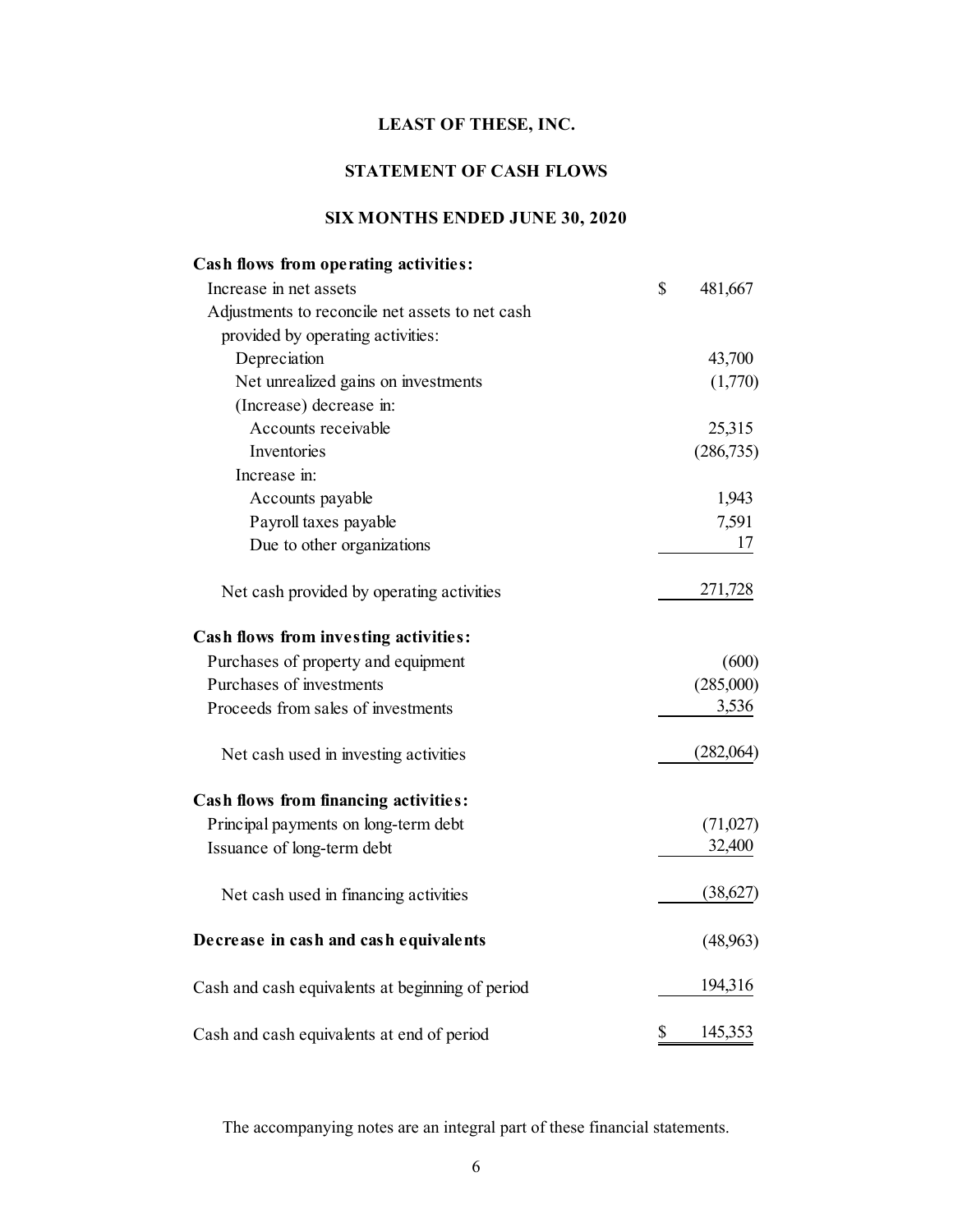### **NOTES TO THE FINANCIAL STATEMENTS**

## **JUNE 30, 2020**

#### **1. Summary of significant accounting policies**

This summary of significant accounting policies of **Least of These, Inc.** (the Organization), is presented to assist in understanding the Organization's financial statements. The financial statements and notes are representations of the Organization's management, which is responsible for their integrity and objectivity. These accounting policies conform to generally accepted accounting principles and have been consistently applied in the preparation of the financial statements.

#### Nature of the Organization

Least of These Inc. started in 1998 as a community outreach project of a Nixa Church. In the Organization's first month, 7 families received food. By the end of the first year, 100 families were receiving food. In 2014, that number grew to 1,800 families. In the past 5 years alone, it has been necessary to double the size of the food pantry and expand services to keep up with the increased need in Christian County.

The Organization is the only full-service food pantry serving Christian County, one of the fastest growing counties in the state of Missouri. The growth in the number of people living in poverty has far outpaced the population growth, with over 10,000 people in Christian County who now live in poverty.

The Organization provides food assistance, food-related resources, special evening hours for working clients, and a mobile food pantry to Eastern Christian County.

Monthly, there are nearly 900 Christian County families, totaling 2,500 family members, visit the Organization for assistance because they are living in poverty. They must choose to either pay for food or pay for their rent or utilities. Some of our senior clients are faced with paying for their medication or buying food to eat.

#### Methods of accounting

The Organization uses the accrual method of accounting, which recognizes revenue when earned and expenses when incurred.

#### Financial statement presentation

Financial statement presentation follows the United States generally accepted accounting principles (U.S. GAAP). Under U.S. GAAP, the Organization is required to report information regarding its financial position and activities according to two classes of net assets: without donor restriction net assets and with donor restriction net assets. The organization does not use fund accounting.

The FASB issued ASU 2016-14, *Presentation of Financial Statements of Not-for-Profit Entities*, (ASU 2016-14) in August 2016. ASU 2016-14 improves the current net asset classification requirements and the information presented in the financial statements and notes about the Organization's liquidity, financial performance, and cash flows.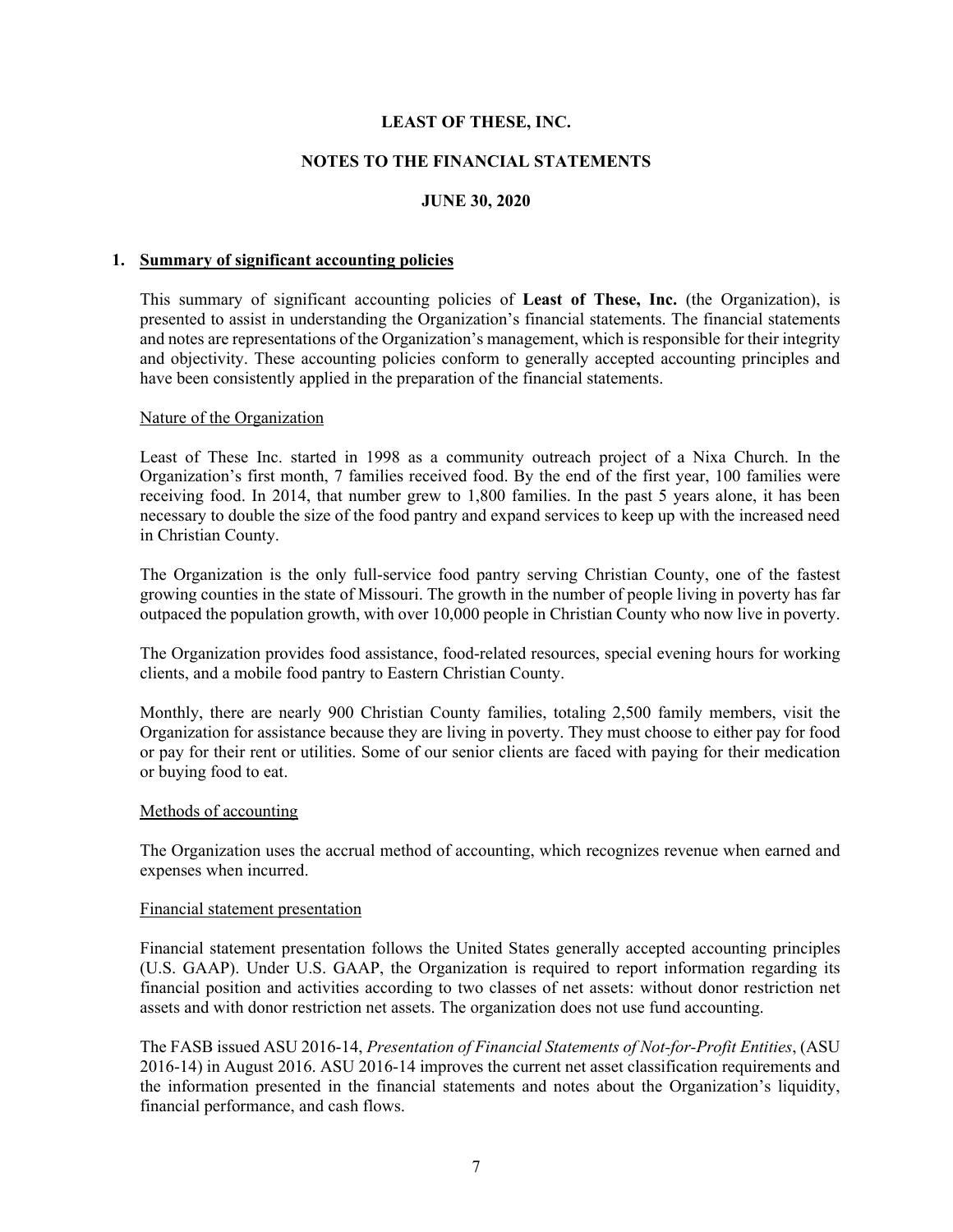#### Cash and cash equivalents

The Organization considers all liquid investments available for current use with original maturities of three months or less to be cash equivalents.

### Pledges receivable

Unconditional promises to give that are expected to be collected within one year are recorded at their net realizable value. Unconditional promises to give that are expected to be collected in future years are recorded at the present value of estimated future cash flows. The discounts on those amounts are computed using a risk-free interest rate applicable to the year in which the promise is received. Amortization of the discount is included in contribution revenue. Conditional promises to give are not included as support until such time as the conditions are substantially met.

The carrying amount of pledges receivable is reduced by a valuation allowance that reflects management's best estimate of the amounts that may not be collected. Management reviews all pledge balances that are considered delinquent and, based upon donor history with the Organization, estimates the portion, if any, of the balance that may not be collected.

### **Inventory**

Inventories consist of donated food from the public, government commodities, and purchased product. Donated product is valued per pound based on Feeding America National Food Bank's stated five-year average, and purchased product is valued at average cost. Nonmonetary assistance such as USDA food commodities are recorded at the value determined by the Missouri Department of Social Services.

#### Property and depreciation

Property and equipment are stated at cost. It is the Organization's policy to capitalize property and equipment with a value of \$100 or more with a life expectancy longer than three years. Donations of property and equipment are recorded as support at their estimated fair value at the date of donation.

Depreciation is computed by applying the following methods and estimated lives:

| <u>Category</u>            | <b>Estimated Life</b> | Method        |
|----------------------------|-----------------------|---------------|
| Buildings and improvements | 39 years              | Straight-line |
| Vehicles                   | 5 years               | Straight-line |
| Furniture and equipment    | 7 years               | Straight-line |
| Computer equipment         | 5-7 years             | Straight-line |

The costs of assets sold or otherwise disposed of and the accumulated depreciation thereon are eliminated from the accounts and the resulting gain or loss is reflected in income, except for gains on assets traded where no cash was received. Expenditures for maintenance and repairs are charged to income as incurred.

Depreciation expense totaled \$43,700 for the period ended June 30, 2020.

#### Contributions and support

Contributions received are recorded as with donor restriction or without donor restriction support depending on the existence or nature of any donor restrictions.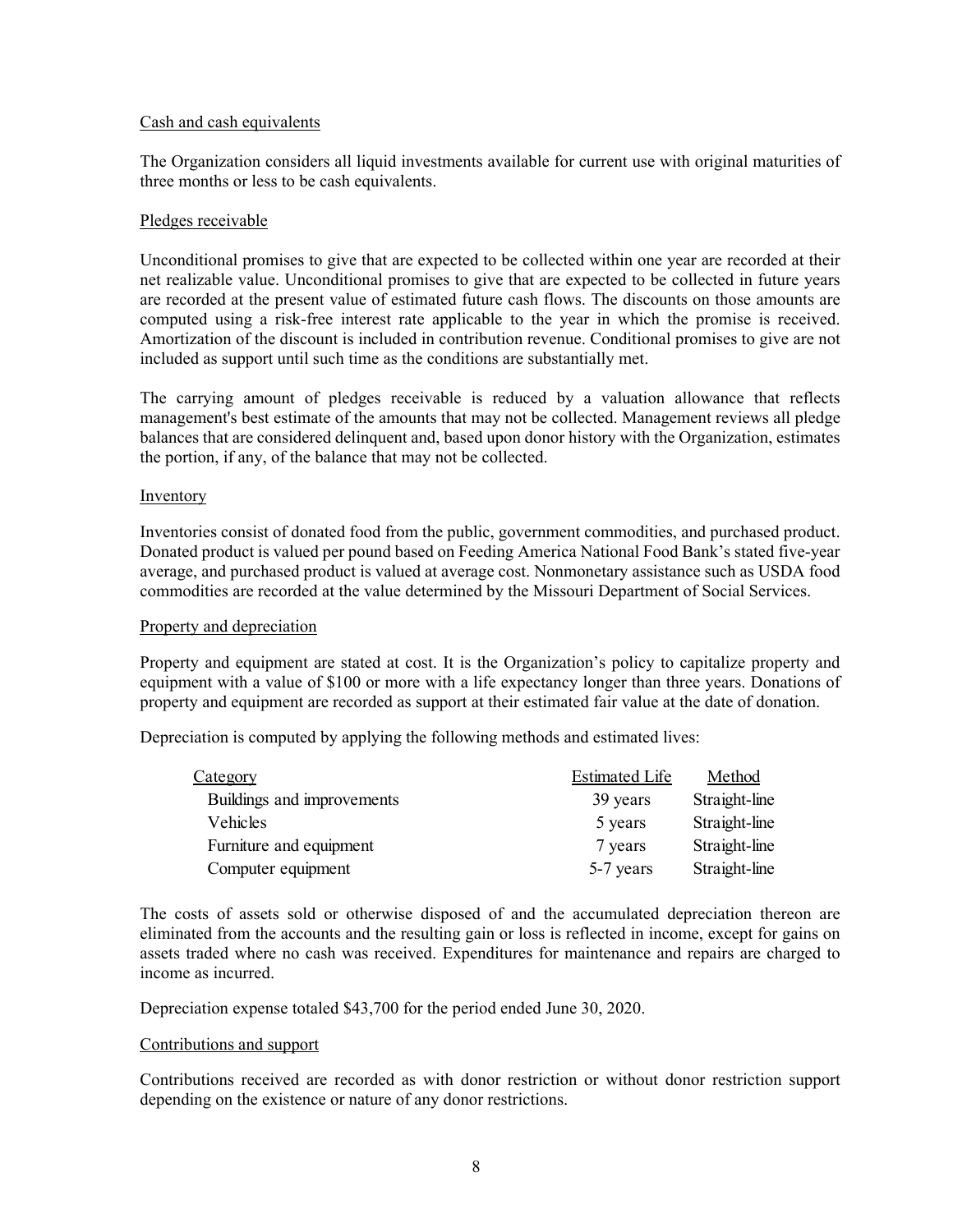Contributions are recognized when the donor makes a promise to give to the Organization that is, in substance, unconditional. Contributions that are restricted by the donor are reported as increases in net assets without donor restriction if the restrictions expire in the fiscal year which the contributions are recognized. All other donor-restricted contributions are reported as increases in net assets with donor restriction. When a restriction expires, net assets with donor restriction are reclassified to net assets without donor restriction.

### Gifts in-kind

During the six months ended June 30, 2020, the value of gifts in-kind was material and has been recorded at fair market value. Gifts in-kind are recognized if the donation creates or enhances a nonfinancial asset or requires specialized skills that are provided by individuals possessing those skills and would typically need to be purchased if not provided by donation. The value of gifts in-kind as of June 30, 2020 was \$1,217,456 and has been properly used to support program services.

#### Revenue Recognition

Revenue from gifts in-kind and contributions are recognized upon receipt of the donation. Revenue from grant income is recognized in a similar manner as a contract; the organization is reimbursed at the end of the month for expenses related to the grant income. See Note 2 for additional information.

#### Functional allocation of expenses

The Organization allocates its expenses on a functional basis among its program and support services. Expenses that can be identified with the program are allocated directly according to their natural expense classification. Various statistical bases allocate other expenses that are common to several functions.

#### Advertising

Advertising costs are expensed as incurred. Advertising costs were \$29,781 for the six months ended June 30, 2020.

#### Income taxes

The Organization is a not-for-profit organization that is exempt from income taxes under Section 501c(3) of the Internal Revenue Code and classified by the Internal Revenue Services as other than a private foundation.

The Organization has evaluated its tax positions for all open tax years. Currently, the tax years open and subject to the Internal Revenue Service are 2017 through 2020 tax years. However, the Organization is not currently under audit nor has the Organization been contacted by any jurisdiction. Based on the evaluation of the Organization's tax positions, management believes all tax positions taken would be upheld under an examination. Therefore, no provision for the effects of uncertain tax positions have been recorded for the fiscal years ended June 30, 2020. Interest and penalties, if any, related to annual Form 990 or unrelated business income tax filings are reported within general and administrative expenses in the statement of activities.

The Organization has adopted the Financial Accounting Standards Board's prescribed recognition threshold and measurement attribute for financial statement recognition and measurement of a tax position taken or expected to be taken in a tax return. The Organization has taken the position of being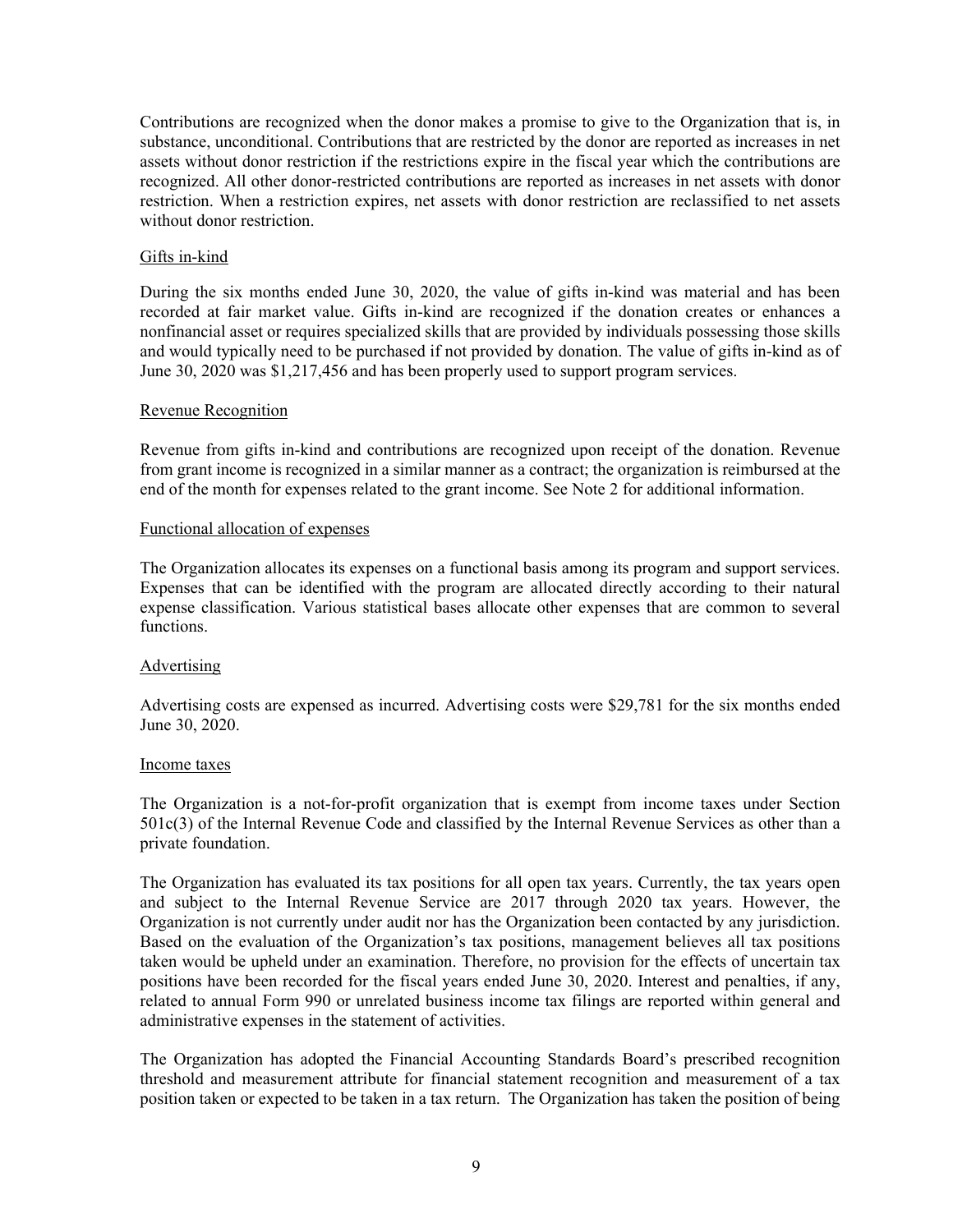exempt from income taxes. The Organization believes their estimates are appropriate based on current facts and circumstances.

#### Estimates

In preparing financial statements in conformity with generally accepted accounting principles, management makes estimates and assumptions that affect the reported amounts of assets and liabilities and disclosures of contingent assets and liabilities at the date of the financial statements, as well as the reported amounts of revenues and expenses during the reporting period. Actual results could differ from those estimates.

### Adoption of new accounting standards

On January 1, 2020, due to *ASU 2014-09, Revenue – Revenue from Contracts with Customers* (ASU 2014-09), the Organization adopted the new accounting standard Topic 606 and all the related amendments to all contracts using the modified retrospective method. The Organization recognized the cumulative effect of initially applying the new revenue standard which required no adjustment to the opening balance of retained earnings. The Organization expects the impact of the adoption of the new standard to be immaterial to its net margins on an ongoing basis.

### Recent accounting pronouncements

In February 2016, the FASB issued ASU 2016-02 *Leases*. ASU 2016-02 requires recognition of the assets and liabilities that arise from leases. The new standard is effective for fiscal years beginning after December 15, 2021. The Organization is currently evaluating the effect that implementation of the new standard will have on its financial statements.

The FASB issued ASU 2016-13*, Measurement of Credit Losses on Financial Instruments*, in June 2016. Its implementation will result in a new Accounts Receivable loss accounting framework, also known as the current expected credit loss (CECL) model. CECL requires credit losses expected throughout the life of the asset to be recorded at the time of origination. Under the current incurred loss model, losses are recorded when it is probable that a loss event has occurred. The new standard will require significant operational changes, especially in data collection and analysis. The ASU is effective for fiscal years beginning after December 15, 2022 and is expected to increase the allowance upon adoption. The Organization is assessing the standard and is in the process of reviewing the capability of its systems and processes to support the data collection and retention required to implement the new standard.

### **2. Revenue Recognition**

Substantially all of the Organization's revenue derives from various forms of donations including inkind food donations, other in-kind donations, and contributions. Additionally, the organization receives grant income as well as some minor miscellaneous income.

The Organization accounts for a contract when both parties have approved the contract and are committed to perform their obligations, the rights of the parties are identified, payment terms are identified, the contract has commercial substance and collectability of consideration is probable. See Note 1 for the adoption of new accounting standards.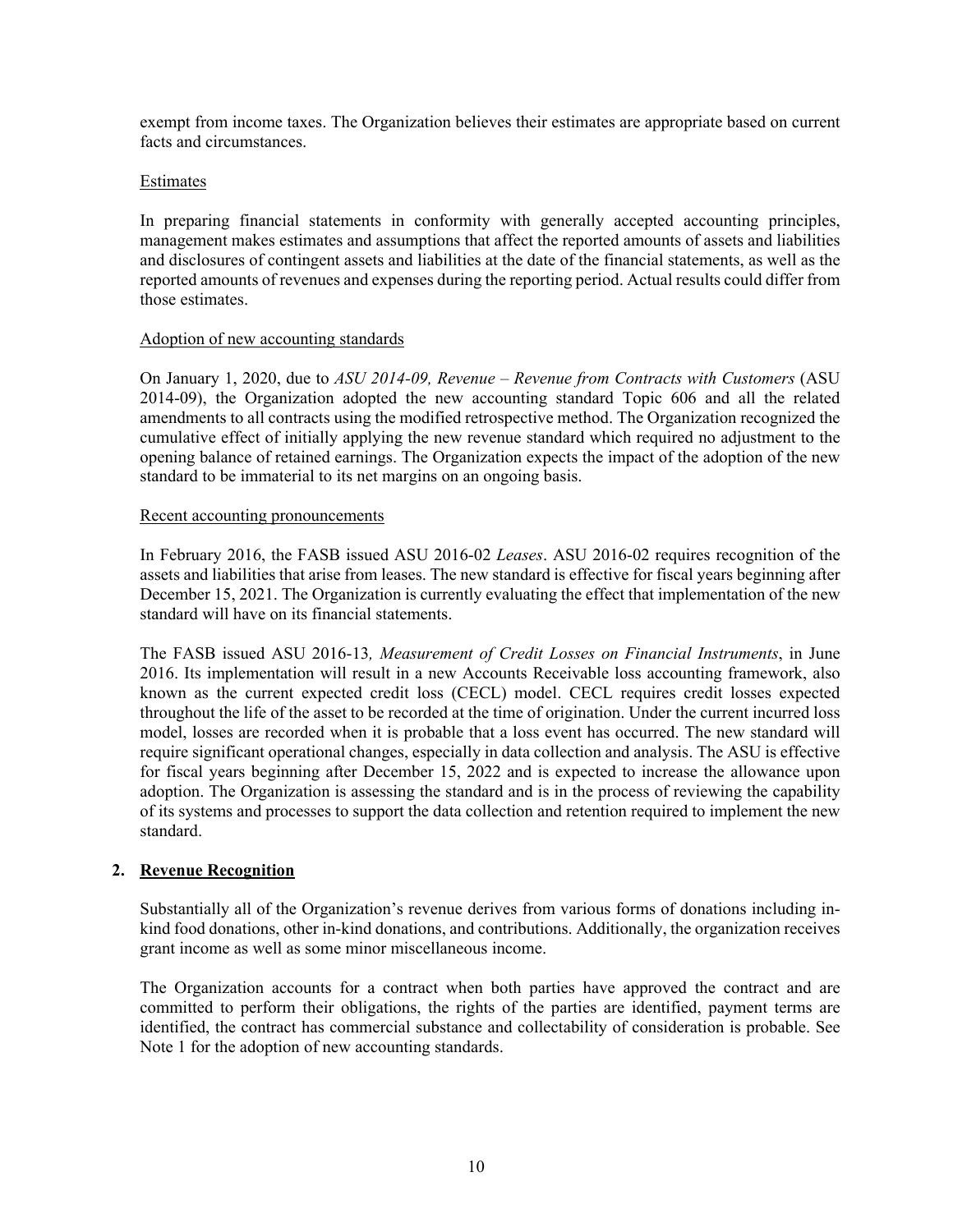The following table disaggregates revenue for the six months ended June 30, 2020:

|                              | 2020            |
|------------------------------|-----------------|
| Point in time revenue        |                 |
| Gifts in-kind food donations | \$<br>1,212,025 |
| Gifts in-kind other          | 5,431           |
| Contributions                | 378,899         |
| Other income                 | 29,288          |
|                              | 1,625,643       |
| Period of time revenue       |                 |
| Direct public grant income   | 104,865         |
|                              | 104,865         |
| Total revenue                | \$<br>1,730,508 |

#### **3. Investments**

Investments consist of the following:

|                                                   |           | June 30, 2020  |     |        |                  |
|---------------------------------------------------|-----------|----------------|-----|--------|------------------|
|                                                   |           |                |     |        | Estimated        |
|                                                   | Amortized | Net Unrealized |     |        | Fair             |
|                                                   | Cost      | Gains          |     | Losses | Value            |
|                                                   |           |                |     |        |                  |
| Community Foundation of the Ozarks $$451,544$ $$$ |           |                | - S |        | 1,770 \$ 449,774 |

Total investment income on the statement of activities is comprised of the following as of June 30:

| Investment earnings, including interest                               | ж | 107<br>(1,770) |
|-----------------------------------------------------------------------|---|----------------|
| Net unrealized gains, Community Foundation<br>Total investment income |   |                |

#### **4. Fair value of financial instruments**

The Organization has adopted ASC. 820, *Fair Value Measurements and Disclosures.* ASC. 820 defines fair value, establishes a framework for measuring fair value in generally accepted accounting principles, and expands disclosures about fair value measurements.

ASC. 820 defines fair value as the price that would be received to sell an asset or paid to transfer a liability in an orderly transaction between market participants at the measurement date. ASC. 820 establishes a fair value hierarchy that prioritizes the inputs used in valuation techniques used to measure fair value into three levels, with Level 1 being the highest priority.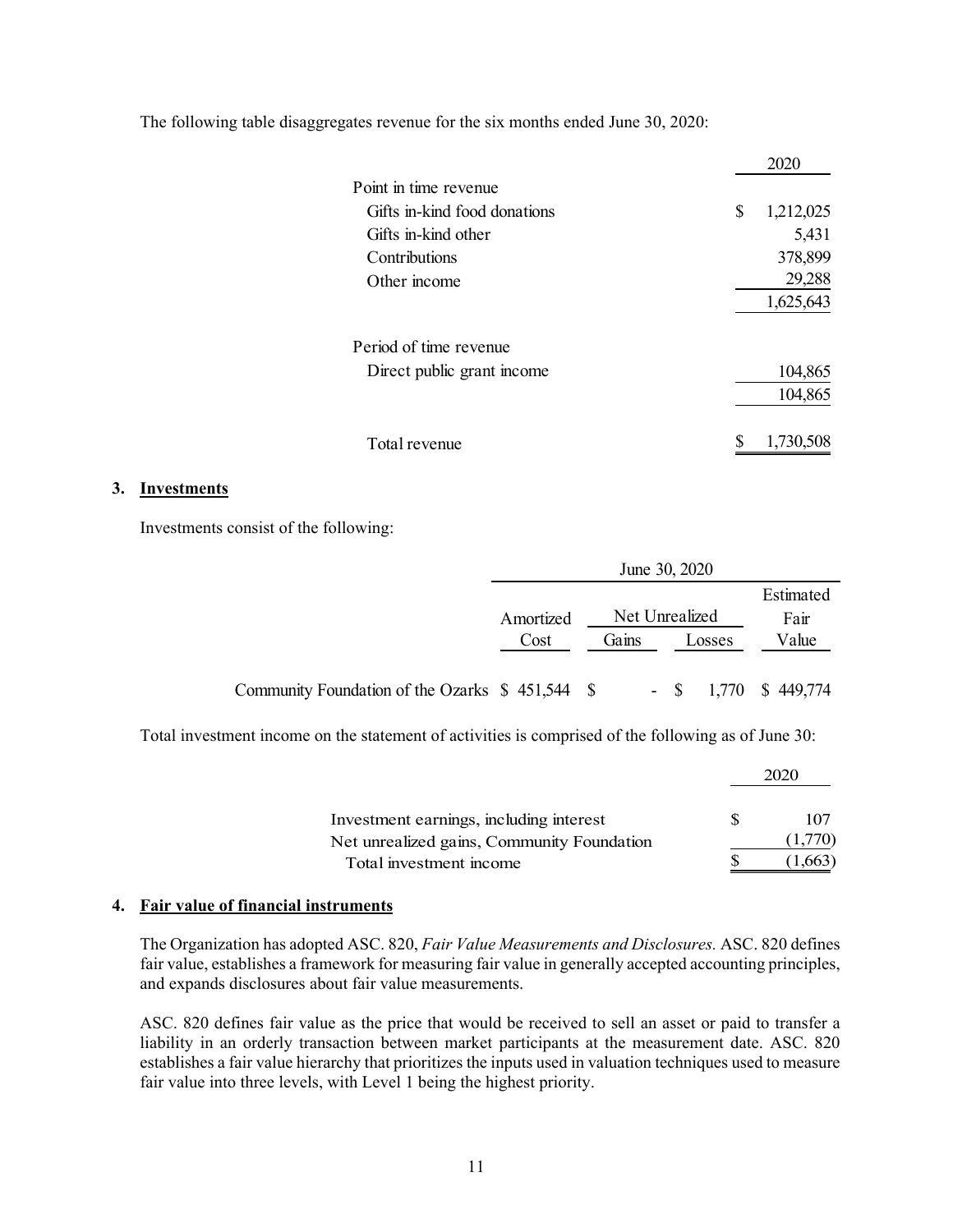*Level 1 inputs:* Level 1 inputs are quoted market prices in active markets for identical assets or liabilities that are accessible at the measurement date.

*Level 2 inputs:* Level 2 inputs are from other than market prices included in Level 1 that are observable for the asset or liability, either directly or indirectly. This includes quoted market prices of similar assets or liabilities in active markets, or quoted market prices for identical or similar assets or liabilities in markets that are not active.

*Level 3 inputs:* Level 3 inputs are unobservable and should be used to measure fair value to the extent that observable inputs are not available.

The following are major categories of assets and liabilities measured at fair value on a recurring basis during the years ended December 31:

*Investments* - Fair values have been determined using quoted market prices.

|                                       | June 30, 2020 |  |                   |         |  |                |  |          |
|---------------------------------------|---------------|--|-------------------|---------|--|----------------|--|----------|
|                                       |               |  | Fair Value        |         |  |                |  | Carrying |
|                                       | Level 1       |  | Level 2           | Level 3 |  | Amount         |  |          |
| Financial Assets                      |               |  |                   |         |  |                |  |          |
| Investments                           |               |  |                   |         |  |                |  |          |
| Community Foundation of the Ozarks \$ |               |  | $-$ \$ 449,774 \$ |         |  | $-$ \$ 449,774 |  |          |

## **5. Pledges receivable**

Pledges receivable consist of the following unconditional promises to give:

| Gross unconditional promise to give | 119,501  |
|-------------------------------------|----------|
| Less: Allowance for uncollectible   | (11,950) |
| Net unconditional promises to give  | 107,551  |

## **6. Property and equipment**

Property and equipment consists of the following at June 30, 2020:

|                               |    | 2020      |
|-------------------------------|----|-----------|
| Furniture and fixtures        | \$ | 64,243    |
| Computers and equipment       |    | 199,111   |
| Vehicles                      |    | 12,500    |
| <b>Building</b>               |    | 1,907,092 |
| Building improvements         |    | 38,731    |
|                               |    | 2,221,677 |
| Less accumulated depreciation |    | (317,221) |
|                               | S  | 1,904,456 |

2020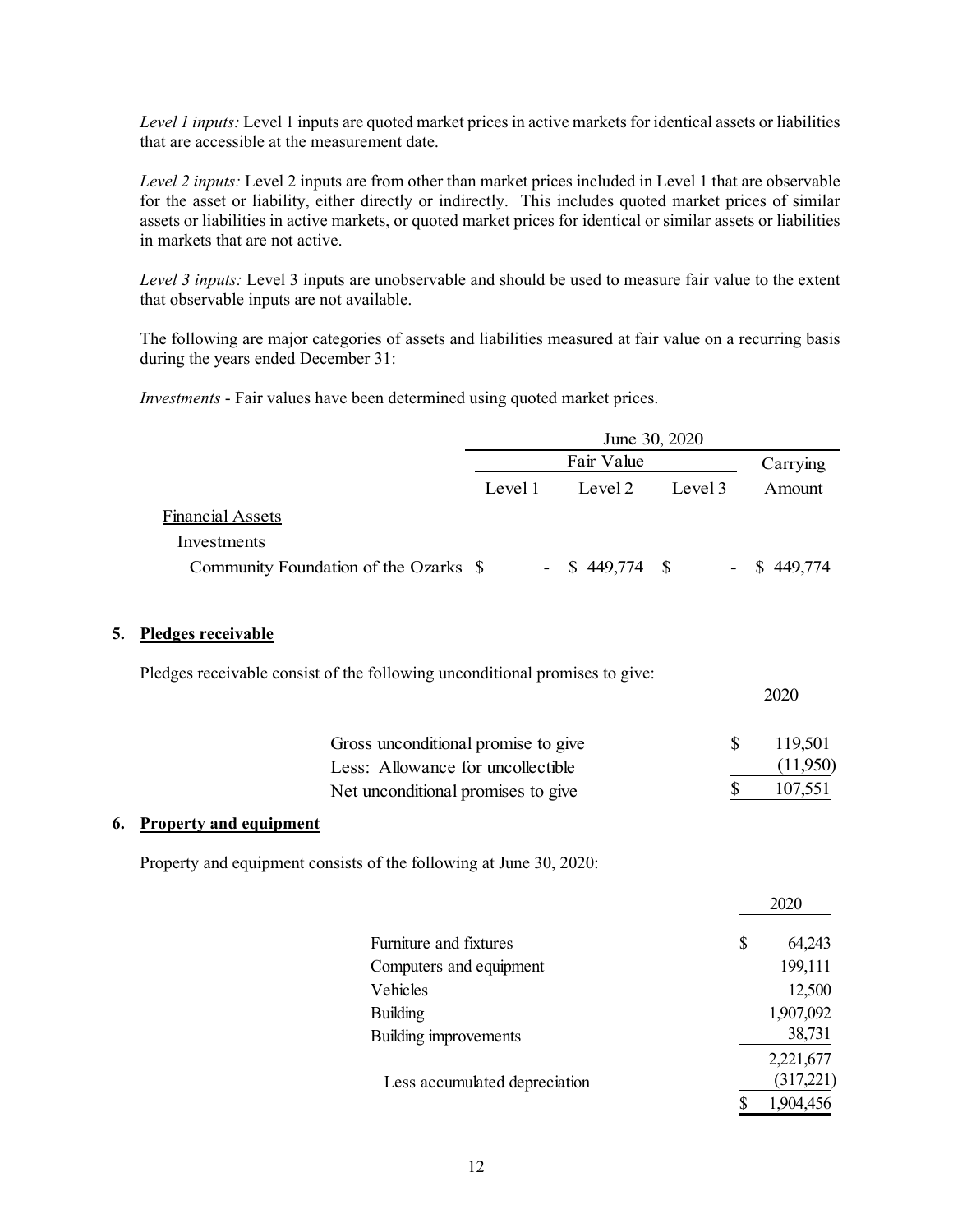## **7. Long-term debt**

At June 30, long-term debt of the Organization consisted of the following:

|                                                                                                                             |   | 2020    |
|-----------------------------------------------------------------------------------------------------------------------------|---|---------|
| Note payable to Ozark Bank paid in monthly<br>installments of \$6,006, including interest at 4.50%,<br>maturing August 2022 | S | 637,890 |
| Total notes payable                                                                                                         |   | 637,890 |
| Principal payments due on long-term debt for the periods ended June 30 are as follows:                                      |   |         |

|                     | 637,890      |
|---------------------|--------------|
| 2025 and thereafter | 442,500      |
| 2024                | 52,055       |
| 2023                | 49,892       |
| 2022                | 47,819       |
| 2021                | \$<br>45,624 |

### **8. SBA Paycheck Protection Program**

The SBA Paycheck Protection Program at June 30 consists of the following:

|                                                                                                    | 2020   |
|----------------------------------------------------------------------------------------------------|--------|
| Paycheck Protection Program note payable to Ozark<br>Bank at an interest rate of 1.00%, due in one |        |
| installment in April 2022.                                                                         | 32,400 |
| <b>Total SBA Payment Protection Program</b>                                                        | 32,400 |

The Paycheck Protection Program is a loan designed to provide a direct incentive for small businesses to keep their workers on payroll. The Small Business Administration will forgive the loan if all employee retention criteria are met and the funds are used for eligible expenses. The Organization expects this loan to be forgiven.